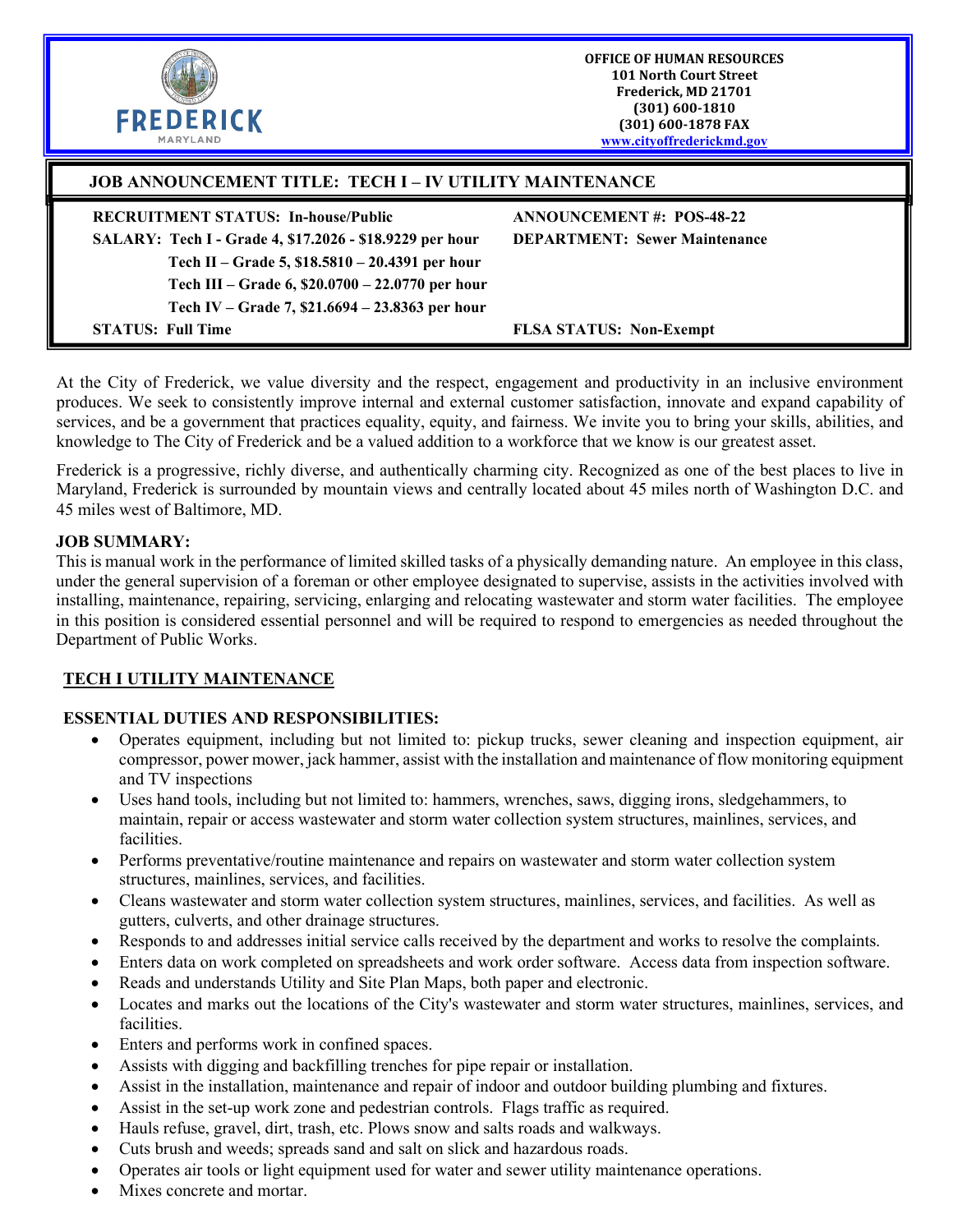- Installs, lays, builds, pours, finishes, repairs and/or replaces brick, poured-in-place or pre-cast concrete structures.
- Repairs road surfaces with asphalt mix.
- Performs first echelon maintenance on assigned vehicles and equipment.
- Establish and maintain effective working relationships with City officials, co-workers, other departments, vendors, and the general public as well as employees of utilities and other agencies whose business is related to wastewater collections operation, construction and maintenance.
- Communicate information to other departments and the general public. Must communicate in a courteous and effective manner.
- Performs manual work and other duties required in DPW operations.

**QUALIFICATIONS:** *To perform this job successfully, an individual must be able to perform each essential duty satisfactorily. The requirements listed below are representative of the knowledge, skill, and/or ability required. Reasonable accommodations may be made to enable individuals with disabilities to perform the essential functions.*

### **REQUIRED EDUCATION AND/OR EXPERIENCE:**

• High school diploma or general education degree (GED).

### **REQUIRED CERTIFICATES AND/OR LICENSES:**

- Vehicle Operator's license with satisfactory driving record that meets insurability standards of the City's insurance carrier is required. The employee must maintain the license for the duration of their employment.
- Successfully complete workplace training provided for confined space, first aid/CPR, and basic electric safety.

### **REQUIRED SKILLS (Communication/Language; Mathematical; Computer; etc.):**

- Ability to read and comprehend operating and maintenance instructions and manuals, short correspondences and memos in English.
- Ability to write routine reports and correspondences in English.
- Ability to speak in English effectively and present information in one-on-one and small group situations to customers, clients, and other employees of the organization
- Ability to add and subtract two-digit numbers and to multiply and divide with 10's and 100's.
- Ability to perform these operations using units of American money and weight measurement, volume, and distance
- Proficient computer skills, with an understanding of Microsoft Office (Word, Excel and Outlook) and the ability to learn new software.
- Ability to operate a vehicle on a regular basis, observing legal and defensive driving practices.

### **OTHER DESIRABLES:**

- Experience with heavy equipment.
- Experience with Mainline jetting and vacuuming equipment.
- Experience with buried pipe and basic plumbing skills.

### **TECH II UTILITY MAINTENANCE**

### **ESSENTIAL DUTIES AND RESPONSIBILITIES:**

- Performs all the duties listed under Tech I.
- Operates additional equipment to include dump trucks, crane trucks, sewer jetting trucks, backhoes, front end loaders
- Meets with contractors and homeowners to review and perform locate requests.
- Sets up work zone and pedestrian controls, flags traffic as required.
- Loads and unloads stone, gravel, dirt, asphalt, timber, and heavy mechanical equipment.
- At the Superintendent's discretion, may be assigned to the department stand-by. Stand-by is covered during nonworking hours for a week at a time, several times throughout the calendar year. Reports to work in the event of a departmental or city-wide emergency.

**QUALIFICATIONS:** *To perform this job successfully, an individual must be able to perform each essential duty satisfactorily. The requirements listed below are representative of the knowledge, skill, and/or ability required. Reasonable accommodations may be made to enable individuals with disabilities to perform the essential functions.*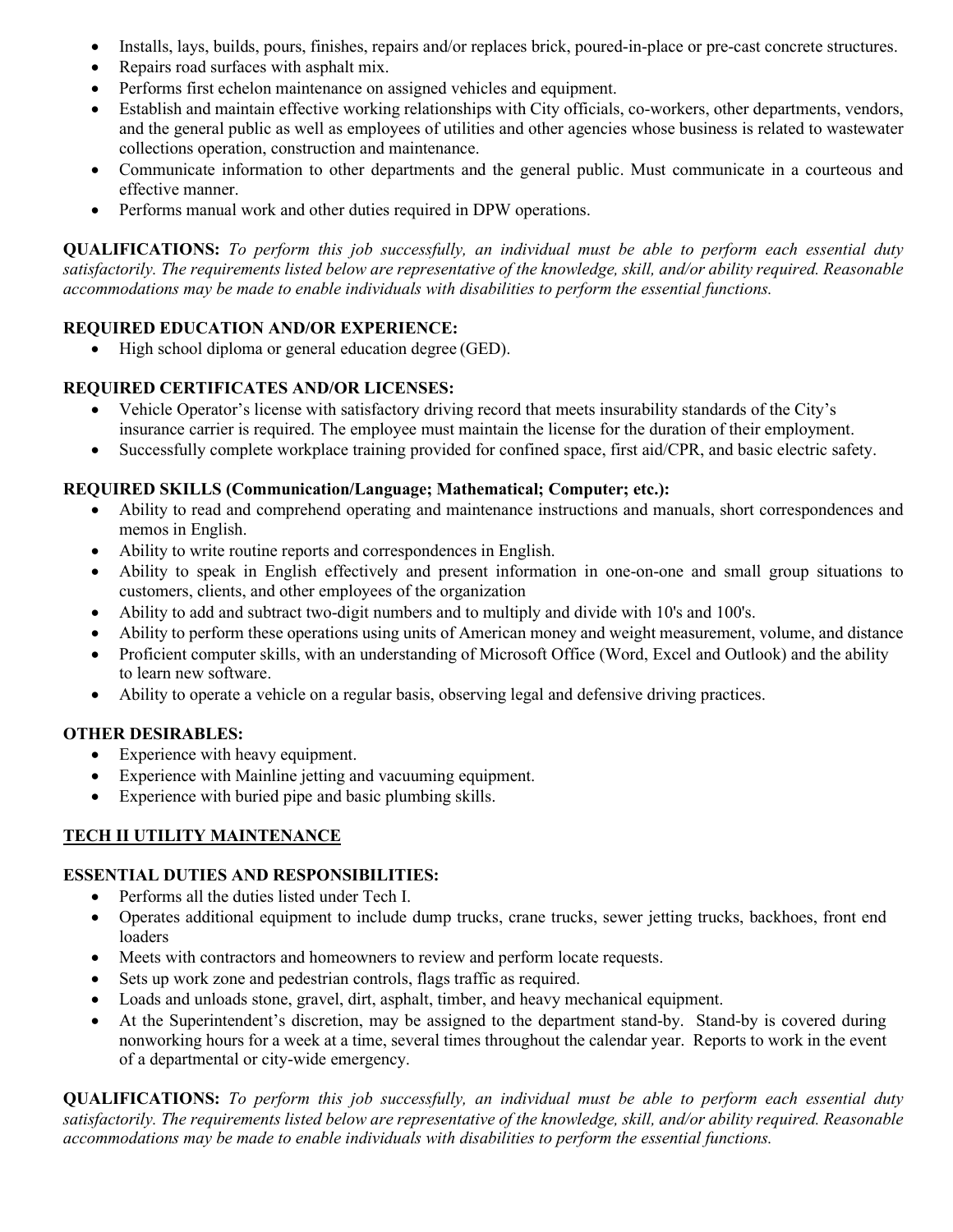### **REQUIRED EDUCATION AND/OR EXPERIENCE:**

- High school diploma or general education degree (GED).
- One (1) year related experience and/or training as a Tech I Sewer Maintenance, or equivalent combination of education and experience.

## **REQUIRED CERTIFICATES AND/OR LICENSES:**

- All requirements listed in Tech I above.
- Valid Class B CDL license with air brake & tanker endorsement in good standing with satisfactory driving record that meets insurability standards of the City's insurance carrier. The license must be maintained throughout employment.
- Flagger Certification.

### **REQUIRED SKILLS (Communication/Language; Mathematical; Computer; etc.):**

- Ability to read and comprehend operating and maintenance instructions and manuals, short correspondences and memos in English.
- Ability to write routine reports and correspondences in English.
- Ability to speak in English effectively and present information in one-on-one and small group situations to customers, clients, and other employees of the organization
- Ability to add and subtract two-digit numbers and to multiply and divide with 10's and 100's.
- Ability to perform these operations using units of American money and weight measurement, volume, and distance
- Proficient computer skills, with an understanding of Microsoft Office (Word, Excel and Outlook) and the ability to learn new software.
- Ability to operate a vehicle on a regular basis, observing legal and defensive driving practices.

## **TECH III UTILITY MAINTENANCE**

### **ESSENTIAL DUTIES AND RESPONSIBILITIES:**

- Performs all of the duties listed under Tech II.
- Assigned to the department stand-by. Covered during nonworking hours for a week at a time, several times throughout the calendar year. Reports to work in the event of a departmental or city-wide emergency
- Occasionally provides work direction to a small crew as directed by the department Superintendent
- Uses level and transit to obtain and/or establish grade, elevations and alignments.
- Performs maintenance work such as setting forms and inlets, curbs and gutters.
- Answer telephone, emails and /or communicate information to vendors, contractors, other departments, and the general public. Must communicate in a courteous and effective manner.
- Installs, maintains and repairs indoor and outdoor building plumbing and fixtures.
- Digs and backfills trenches for pipe repair or installation.
- Responsible for advising Foreman of items to be completed on various jobs.

**QUALIFICATIONS:** *To perform this job successfully, an individual must be able to perform each essential duty satisfactorily. The requirements listed below are representative of the knowledge, skill, and/or ability required. Reasonable accommodations may be made to enable individuals with disabilities to perform the essential functions.*

### **REQUIRED EDUCATION AND/OR EXPERIENCE:**

- High school diploma or general education degree (GED).
- Two (2) years related experience and/or training as a Tech II Sewer Maintenance, or equivalent combination of education and experience.

### **REQUIRED CERTIFICATES AND/OR LICENSES:**

- All requirements listed in Tech II above.
- Maryland Temporary Traffic Control Manager's Certification.
- Apply for Temporary MDE Wastewater Collection II Operators license.

### **REQUIRED SKILLS (Communication/Language; Mathematical; Computer; etc.):**

- Ability to read and comprehend operating and maintenance instructions and manuals, short correspondences and memos in English.
- Ability to write routine reports and correspondences in English.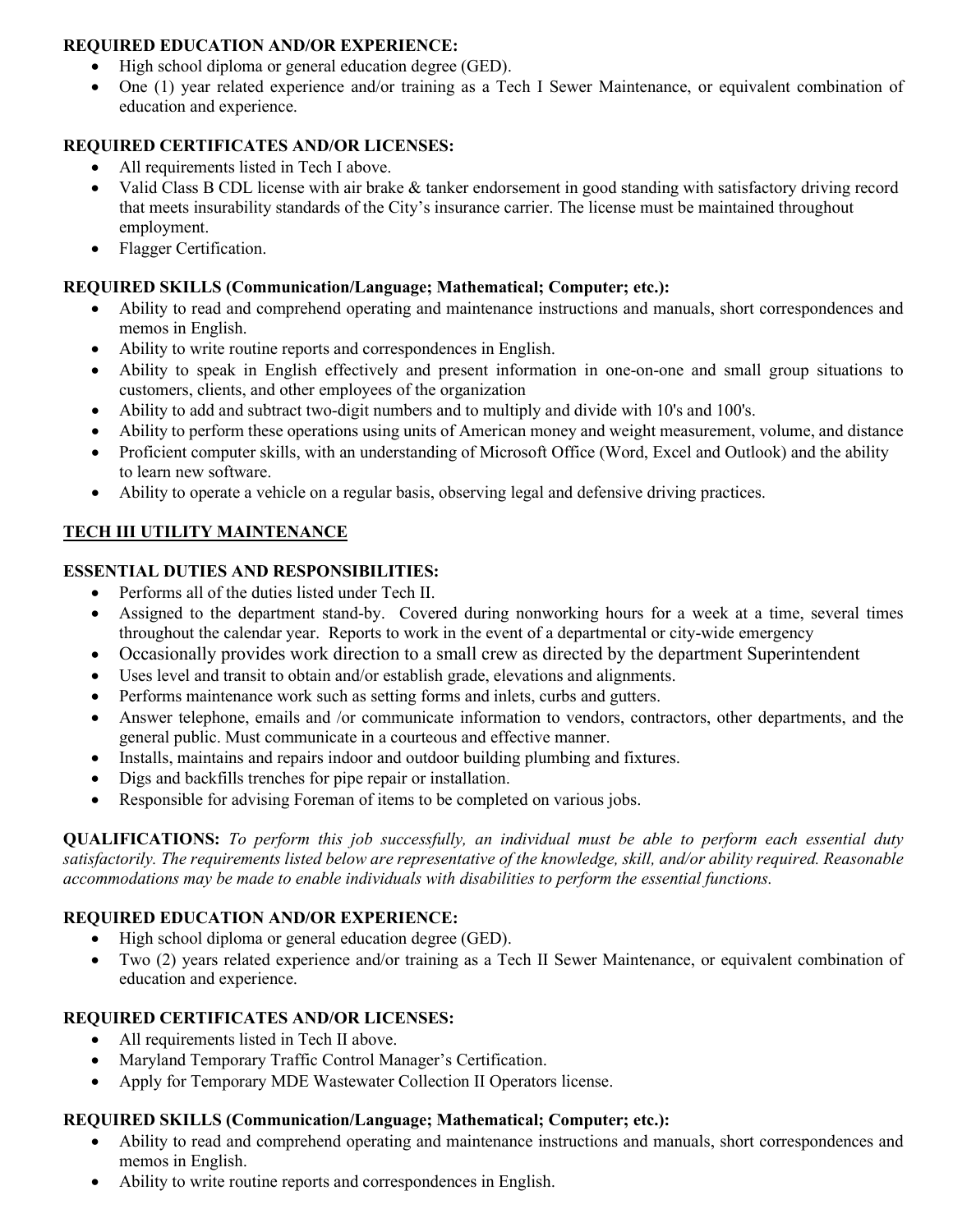- Ability to speak in English effectively and present information in one-on-one and small group situations to customers, clients, and other employees of the organization
- Ability to add and subtract two-digit numbers and to multiply and divide with 10's and 100's.
- Ability to perform these operations using units of American money and weight measurement, volume, and distance
- Proficient computer skills, with an understanding of Microsoft Office (Word, Excel and Outlook) and the ability to learn new software.
- Ability to operate a vehicle on a regular basis, observing legal and defensive driving practices.

# **TECH IV UTILITY MAINTENANCE**

## **ESSENTIAL DUTIES AND RESPONSIBILITIES:**

- Performs all of the duties listed under Tech III.
- Assists in planning, coordinating and scheduling work for assigned crews.
- Assists Engineering Dept. and GIS Department with creating/updating drawings and maps of the sanitary sewer mainlines, laterals, manholes, and pump stations within the City.
- Advises Superintendent on items needed for annual budget.
- Work with vendors to acquire quotes on equipment, supplies, and services needed in the department.
- Give input on new hires and participate on interview panels.
- Will fill in for the foreman if needed.

**QUALIFICATIONS:** *To perform this job successfully, an individual must be able to perform each essential duty satisfactorily. The requirements listed below are representative of the knowledge, skill, and/or ability required. Reasonable accommodations may be made to enable individuals with disabilities to perform the essential functions.*

## **REQUIRED EDUCATION AND/OR EXPERIENCE:**

- High school diploma or general education degree (GED).
- Two (2) years related experience and/or training as a Tech III Sewer Maintenance, or equivalent combination of education and experience.

## **REQUIRED CERTIFICATES AND/OR LICENSES:**

- All requirements listed in Tech III above.
- Has MDE Wastewater Collections II Operators license or passes the MDE Wastewater Collections II exam and receives their Operators license. Meets the requirements for Recertification every 3 years. Licensee must earn 16 hours of MDE approved continuing education training.

## **REQUIRED SKILLS (Communication/Language; Mathematical; Computer; etc.):**

- Ability to read and comprehend operating and maintenance instructions and manuals, short correspondences and memos in English.
- Ability to write routine reports and correspondences in English.
- Ability to speak in English effectively and present information in one-on-one and small group situations to customers, clients, and other employees of the organization
- Ability to add and subtract two-digit numbers and to multiply and divide with 10's and 100's.
- Ability to perform these operations using units of American money and weight measurement, volume, and distance
- Proficient computer skills, with an understanding of Microsoft Office (Word, Excel and Outlook) and the ability to learn new software.
- Ability to operate a vehicle on a regular basis, observing legal and defensive driving practices.

**PHYSICAL DEMANDS:** *The physical demands described here are representative of those that must be met by the incumbent to successfully perform the essential functions of this job. Reasonable accommodations may be made to enable individuals with disabilities to perform the essential functions.*

While performing the duties of this job, the employee is frequently required to stand; walk; sit; use hands to finger, handle, or feel; reach with hands and arms; climb or balance; work in confined spaces; stoop, kneel, crouch, or crawl; talk or hear; and taste or smell. The employee must frequently lift and/or move up to 50 pounds and occasionally lift and/or move more than 100 pounds. Specific vision abilities required by this job include close vision, distance vision, color vision, peripheral vision, depth perception, and ability to adjust focus.